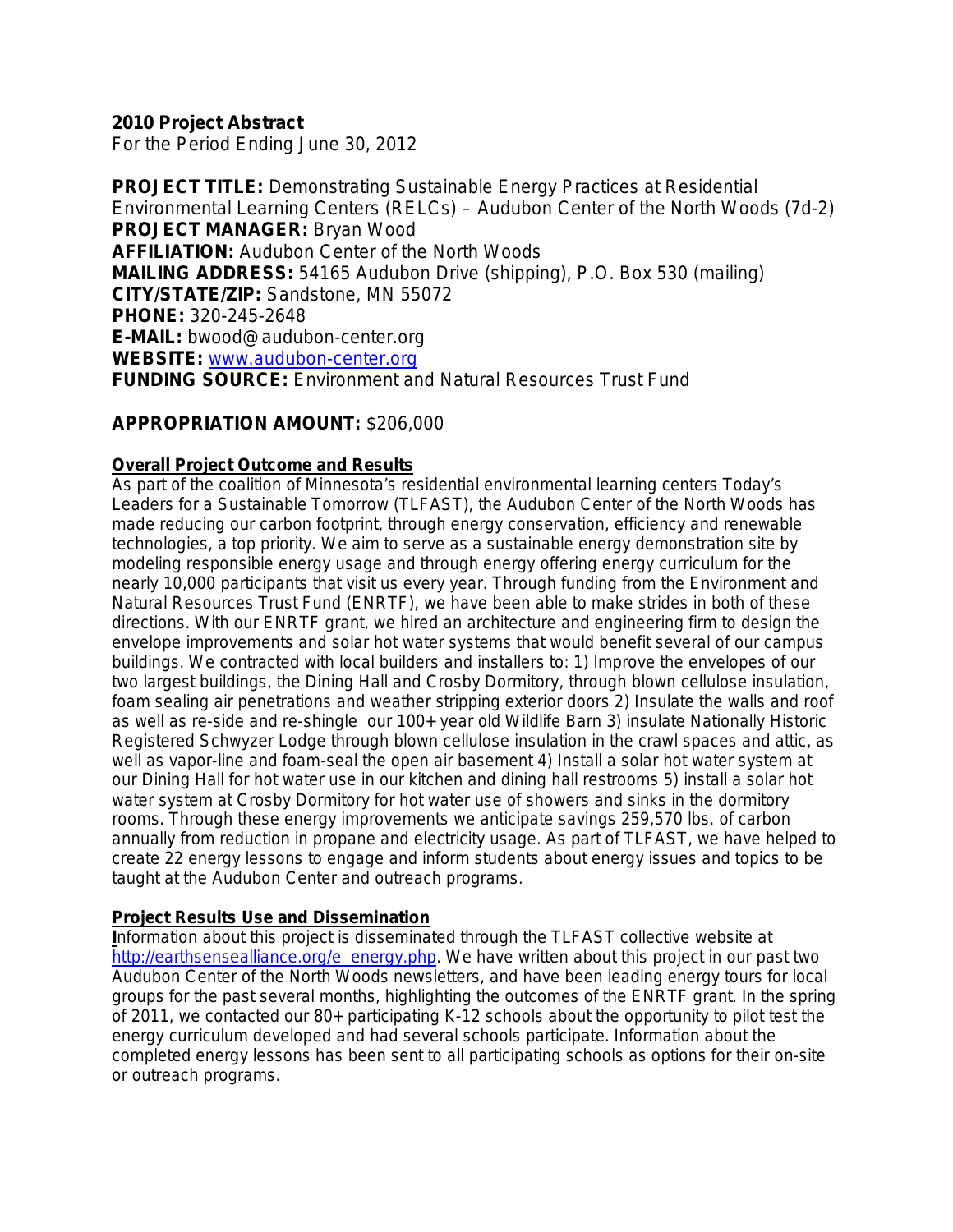#### **Environment and Natural Resources Trust Fund (ENRTF) 2010 Work Program Final Report**

| Date of Report:<br>Date of Next Progress Report:<br>Date of Work Program Approval:<br><b>Project Completion Date:</b>                                                                                    |                                                                             | 10/17/2011<br><b>Final Report</b><br>6/30/2012                                                                                                                                   |  |  |  |
|----------------------------------------------------------------------------------------------------------------------------------------------------------------------------------------------------------|-----------------------------------------------------------------------------|----------------------------------------------------------------------------------------------------------------------------------------------------------------------------------|--|--|--|
| <b>PROJECT TITLE:</b>                                                                                                                                                                                    |                                                                             | Demonstrating Sustainable Energy Practices at Residential<br><b>Environmental Learning Centers (RELCs) - Audubon</b><br>Center of the North Woods (7d-2)                         |  |  |  |
| <b>Project Manager:</b><br><b>Affiliation:</b><br><b>Mailing Address:</b><br>City / State / Zip:<br><b>Telephone Number:</b><br><b>E-mail Address:</b><br><b>Fax Number:</b><br><b>Web Site Address:</b> | Bryan Wood<br>Sandstone, MN 55072<br>320-245-5272<br>www.audubon-center.org | MN Coalition of Residential Environmental Learning Centers<br>Audubon Center of the North Woods, PO Box 530<br>Work: 320-245-2648 Cell: 320-290-8246<br>bwood@audubon-center.org |  |  |  |

**Location:**City of Sandstone in Pine County, MN

| <b>Total ENRTF Project Budget:</b> | <b>ENRTF Appropriation</b> | \$206,000 |
|------------------------------------|----------------------------|-----------|
|                                    | <b>Minus Amount Spent:</b> | \$206,000 |
|                                    | <b>Equal Balance:</b>      | \$0       |

**Legal Citation: M.L. 2010, Chp. 362, Sec. 2, Subd. 7d2**

### **Appropriation Language:**

\$1,500,000 is from the trust fund to the commissioner of natural resources for agreements as follows: \$206,000 with Audubon Center of the North Woods; \$212,000 with Deep Portage Learning Center; \$350,000 with Eagle Bluff Environmental Learning Center; \$258,000 with Laurentian Environmental Learning Center; \$240,000 with Long Lake Conservation Center; and \$234,000 with Wolf Ridge Environmental Learning Center to implement renewable energy, energy efficiency, and energy conservation practices at the facilities. Efforts will include dissemination of related energy education.

### **II and III. FINAL PROJECT SUMMARY**:

As part of the coalition of Minnesota's residential environmental learning centers Today's Leaders for a Sustainable Tomorrow (TLFAST), the Audubon Center of the North Woods has made reducing our carbon footprint, through energy conservation, efficiency and renewable technologies, a top priority. We aim to serve as a sustainable energy demonstration site by modeling responsible energy usage and through energy offering energy curriculum for the nearly 10,000 participants that visit us every year. Through funding from the Environment and Natural Resources Trust Fund (ENRTF), we have been able to make strides in both of these directions. With our ENRTF grant, we hired an architecture and engineering firm to design the envelope improvements and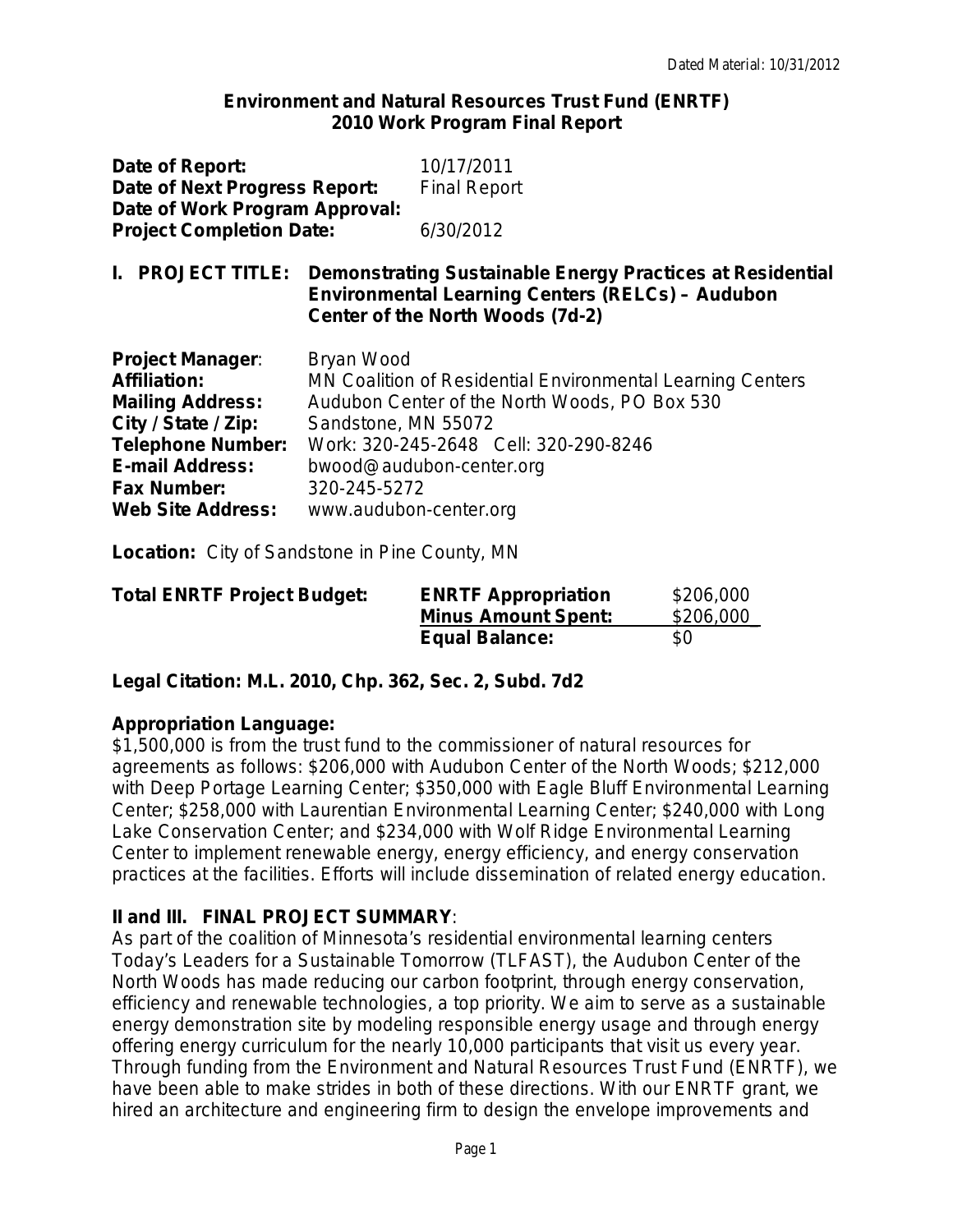solar hot water systems that would benefit several of our campus buildings. We contracted with local builders and installers to: 1) Improve the envelopes of our two largest buildings, the Dining Hall and Crosby Dormitory, through blown cellulose insulation, foam sealing air penetrations and weather stripping exterior doors 2) Insulate the walls and roof as well as re-side and re-shingle our 100+ year old Wildlife Barn 3) insulate Nationally Historic Registered Schwyzer Lodge through blown cellulose insulation in the crawl spaces and attic, as well as vapor-line and foam-seal the open air basement 4) Install a solar hot water system at our Dining Hall for hot water use in our kitchen and dining hall restrooms 5) install a solar hot water system at Crosby Dormitory for hot water use of showers and sinks in the dormitory rooms. Through these energy improvements we anticipate savings 259,570 lbs. of carbon annually from reduction in propane and electricity usage. As part of TLFAST, we have helped to create 22 energy lessons to engage and inform students about energy issues and topics to be taught at the Audubon Center and outreach programs.

## **IV. OUTLINE OF PROJECT RESULTS***:*

**RESULT/ACTIVITY 1:** Implementation of carbon and energy reduction systems for education and demonstration purposes at Audubon Center of the North Woods. Budget \$206,000. Completion Date June 30, 2012.

**Description:** Established in 1971, the Audubon Center of the North Woods is an RELC located in east-central Minnesota near the town of Sandstone. We have over 4,000 k-12 and college students participate in our programs each year and have over 8,000 total users a year which includes adult and community programs ranging from adventure education, to ecology classes, to cultural and crafts, to energy and sustainability.

Overall, the McKinstry, Inc. report for the Audubon Center of the North Woods showed that all six of our campus buildings need envelope improvements to both conserve energy and improve energy efficiency. Our buildings range in age from 11 to 100+ years in age and major savings in energy can be realized through better insulation and reestablishment of continuous air barriers in these buildings. Because of their positioning, four of the buildings are excellent candidates for solar hot water applications. Upgrades of our existing geothermal heating will make this technology which heats the main Dining Hall and Dormitory more efficient. Heating upgrades at three of the buildings will also make them more energy efficient.

The targets of our Environment and Natural Resources Trust Fund work plan are to:

1) Work with a professional architecture/engineering firm to create a plan for the envelope improvements and domestic solar hot water installation

2) Improve the envelope barriers of the Dining Hall/Office building, Crosby Dormitory, and Schwyzer and Lowry Lodge. Our plans are to dramatically increase the envelope barrier protection to a continuous air barrier on these buildings through better insulation in the walls, crawl space and attic, as well as high efficiency windows and doors to keep heat or air conditioning from being lost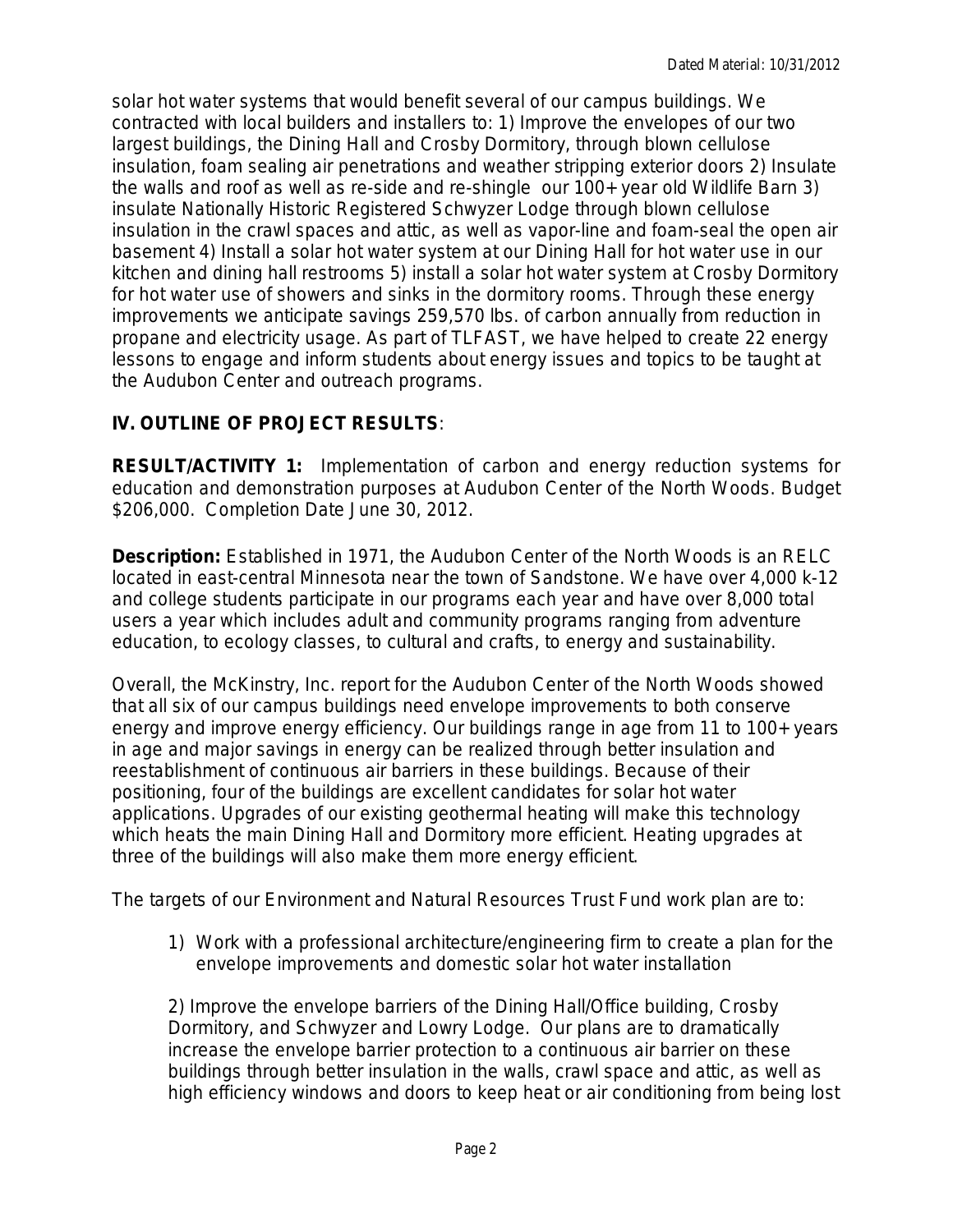to the outside. These envelope improvements will greatly lower the amount of energy we need to use by holding inside temperature and keeping the outside temperature from coming in.

3) Convert our propane heated water system into solar hot water technology through the installation of solar hot-water panels at the Dining Hall/Office and Crosby Dormitory. The Audubon Center's Dining Hall serves meals for hundreds of participants a day, and our dormitory has 14 rooms that house 114 people total. Each dorm room has two 2 sinks, a toilet and shower. Through the installation of solar hot water technology we will be able to significantly lower our propane use.

The reasons these improvements were chosen from the McKinstry report is because they: 1) have the ability to reduce the Audubon Center of the North Woods' carbon production considerably while improving efficiency, 2) utilize a renewable energy source (solar), and 3) serve as visible demonstrations for educating users on the benefits of energy conservation and efficiency, and renewable energy.

### **Summary Budget Information for Result/Activity 1:**

| <b>Summary Budget Information for Result Activity 1.</b>                                                                       |                                  |                                   |                                 |                                                        |
|--------------------------------------------------------------------------------------------------------------------------------|----------------------------------|-----------------------------------|---------------------------------|--------------------------------------------------------|
|                                                                                                                                |                                  | <b>ENRTF Budget:</b>              | \$206,000                       |                                                        |
|                                                                                                                                |                                  | <b>Amount Spent:</b><br>\$206,000 |                                 |                                                        |
|                                                                                                                                |                                  | <b>Balance:</b>                   | \$0                             |                                                        |
|                                                                                                                                |                                  |                                   |                                 |                                                        |
| Deliverable/Outcome                                                                                                            | <b>Completion</b><br><b>Date</b> | <b>Budget</b>                     | <b>Budget</b><br><b>Balance</b> | <b>Estimated</b><br>Carbon<br><b>Reduction</b><br>(#s) |
| 1-1 Professional<br><b>Architecture and</b><br><b>Engineering Services to</b><br>create plan for energy<br><i>improvements</i> | 09/31/10                         | \$25,000                          | +\$517                          | 0                                                      |
| 1-2 Install Envelope &<br><b>Improvements into Crosby</b><br>Dormitory, Dining Hall,<br><b>Schwyzer and Lowry</b><br>Lodge     | 12/31/10                         | \$116,000                         | $-$ \$517                       | 192,338                                                |
| <b>1-3 Install Domestic Solar</b><br>Hot-Water for use in Dining                                                               | 12/31/10                         | \$65,000                          | \$0                             | 67,232                                                 |

**Result Completion Date:** *June 31, 2012*

### **Final Report Summary: 10/17/2011**

**Hall and Crosby Dormitory**

1-1 The design of envelope improvements for all buildings was completed in March by LHB and bids were put out publicly with all envelope improvement bids awarded at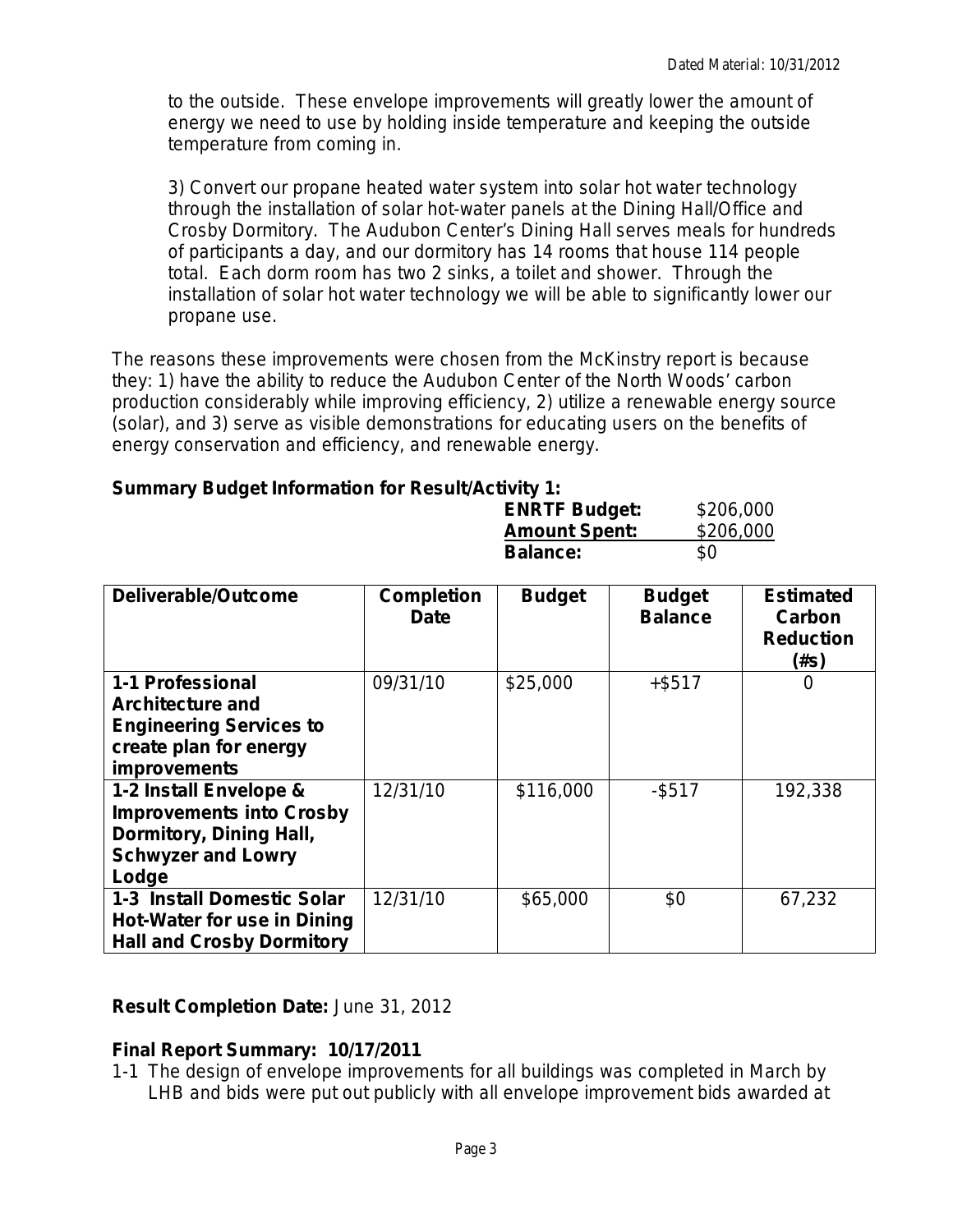end of April. The design of the solar hot water system was completed in January, put out for bid in February, and a contract awarded at the end of February. The process of the design went well and we were happy with LHB, their timeliness and thoroughness in completing the specs. They were also willing to incorporate bidder's ideas and send out addendums. Some of our initial bids came back way out of our budget, and we sent them back out again for bid, receiving more favorable quotes. This worked well and allowed us to stay within budget for the improvements. There is a remaining \$517 balance which we are cancelling out by using an additional \$517 in the envelope improvements budget. This outcome is now complete.

- 1-2 The insulation improvements of Crosby Dormitory and the Dining Hall by Honeywell Envelope Systems were completed in May which included blowing in 16" of cellulose insulation in the attics and crawl spaces of both buildings, sealing off air intrusions with foam, and adding weather stripping to all the exterior doors. These improvements are already making a bid difference for comfort and energy savings in both buildings. Schwyzer Lodge insulation improvements were completed by Expert Insulation in May, with cellulose insulation blown into attics and crawl spaces, and the open air basement vapor barrier lined and foam sealed. Wildlife Barn wall insulation and siding improvements were completed by Lipe Bros in July through a vapor barrier attached to existing siding, 3 inch Styrofoam sheets screwed on over the existing siding, and new corrugated siding boards attached for the exterior. The barn is much more energy efficient now with the new siding. Work on this project because the wetness of June prevented workers from getting their machinery through the ground to the Barn. Insulated roof improvement for the Wildlife Barn was completed by Northern Extremes Roofing in July as well. A similar process to the barn siding was done, where old shingles were removed, a vapor barrier applied, 3 inch Styrofoam sheets applied, oriented strand board and then new shingles applied. The finished outcome looks and functions very well. This project was also delayed by the wet conditions of June and the inability for workers to get their machinery to the Barn. There was a cost share from the U.S. Department of Energy for \$50,100 for this Result. We applied the remaining \$517 from Result 1-1 to this budget to zero out the overall budget. This outcome is now complete.
- 1-3 The installation of the solar hot water system improvement was completed by Energy Concepts in June with 20 panels on Crosby Dormitory and 7 panels on the Dining Hall. We have had several malfunctions with the system from faulting electronic parts, to incorrect settings causing overheating, and a lack of an initial heat dump system in the original bid. There has been constant tweeking of the settings, new replacement computer parts ordered and installed, and a cost add of a heat dump. The first couple months saw the systems usually needing adjustment every week or two. It seems like problems have been addressed and we are now functioning well with both the dorm and dining hall systems. The systems are very efficient when working properly and produce greatly for hot water. There was a cost share of \$60,000 from the U.S. Department of Energy on this Result. This outcome is now complete.

# **V. TOTAL ENRTF PROJECT BUDGET:**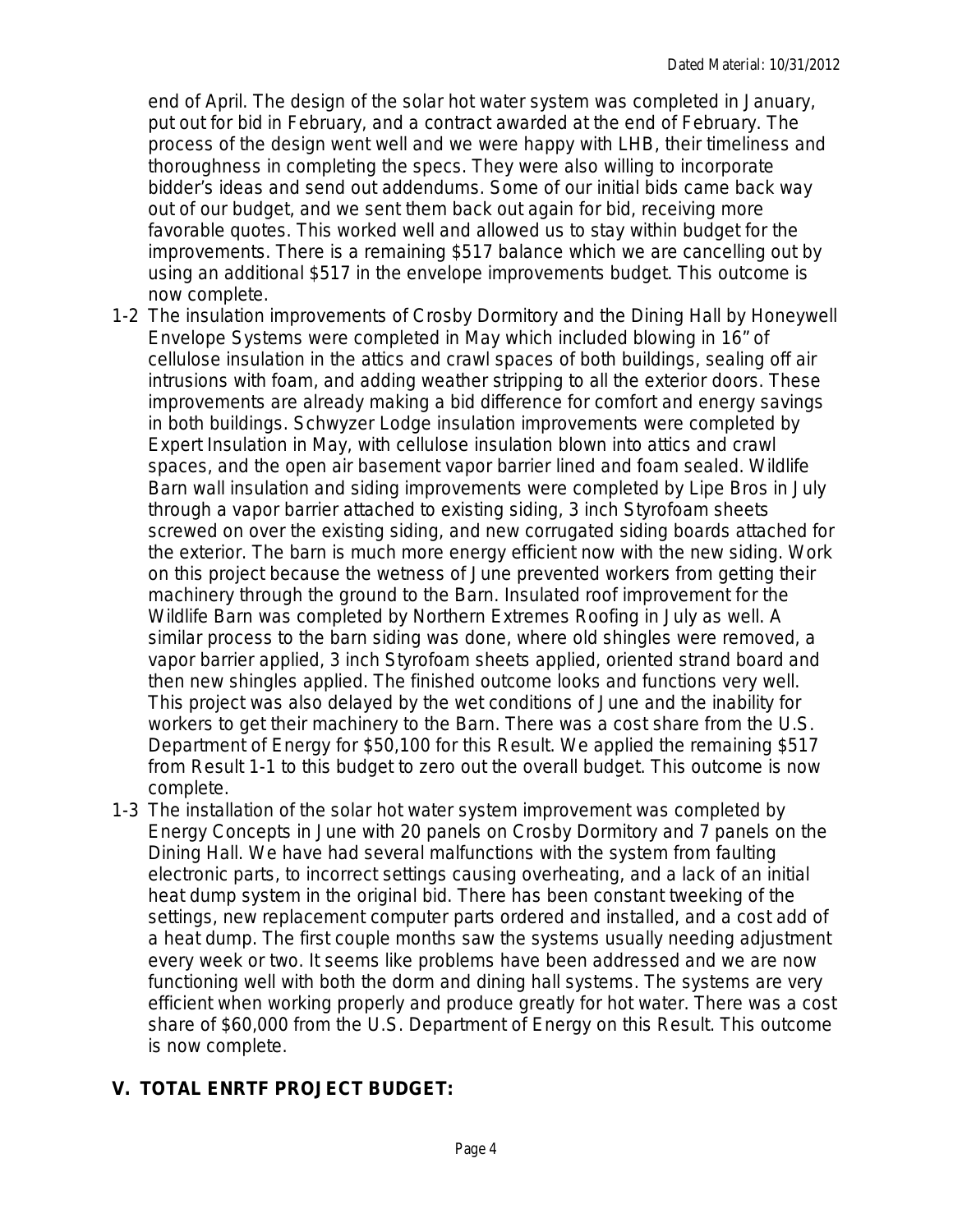**Contracts:** Professional/technical assistance for a design/implementation team \$25,000. The professional contractors will be determined through a competitive bid process.

#### **Supplies**: \$0

**Capital Improvements:** Conservation: Envelope Improvements: \$116,000 (Estimate of cost: 60% Materials, 40% Installation) Renewable: Solar Hot Water  $$65,000$ (Estimate of cost: 60% Materials, 40% Installation)

### **TOTAL ENRTF PROJECT BUDGET:** \$206,000

**Explanation of Capital Expenditures Greater Than \$3,500:** The capital improvements indicated above that are made with these funds are fixed capital assets and will remain in place and will continue to be used for the same program through its useful life.

## **VI. PROJECT STRATEGY:**

**A. Project Partners:** Audubon Center, Sandstone; Deep Portage, Walker; Eagle Bluff, Lanesboro; Laurentian, Britt; Long Lake, McGregor; and Wolf Ridge, Finland, MN.

**B. Project Impact and Long-term Strategy:** The RELCs sustainable energy campaign has two phases or main goals. Phase 1 is to retrofit our campuses using conservation, efficiency, and renewable resources to reduce the overall RELC project carbon emissions by 80% and lower energy costs. The ENRTF funds will be used to implement one quarter of the Phase 1 goal and sets the stage for our Phase 2 educational programs. The Audubon Center of the North Woods will continue to seek funds until all of the Phase 1 work identified in the McKinstry report is completed.

Phase 2 is to create and implement education efforts that compliment the building improvements done in Phase 1, thus using the campuses as models for sustainable retrofitting and practical carbon-neutral lifestyles.The Audubon Center currently uses a 3.7 KB wind turbine, two 4x10 ft. solar hot-water panels, a 208 volt 3-phase geothermal heating system and a 7,680 watt solar array to provide electricity, heat and air conditioning to the Crosby Dormitory and Dining Hall. The ENRTF funds will allow us to expand our renewable energy use by introducing more solar hot-water technology to the campus,and also significantly increase the energy conservation and efficiency of five of our buildings.

| <b>Item</b>                                                 | <b>Overall RELC</b><br><b>Project</b> | <b>Audubon</b><br><b>Center of the</b><br><b>North Woods</b> |  |  |  |  |
|-------------------------------------------------------------|---------------------------------------|--------------------------------------------------------------|--|--|--|--|
| C1: 2009 Federal Allocation- 5 Northern Centers,<br>pending | \$1,500,000                           | \$300,000                                                    |  |  |  |  |
| C2: Continue Project Development - Butler Family            | \$30,000                              | \$5,000                                                      |  |  |  |  |

### **C. Other Funds Proposed to be Spent during the Project Period:**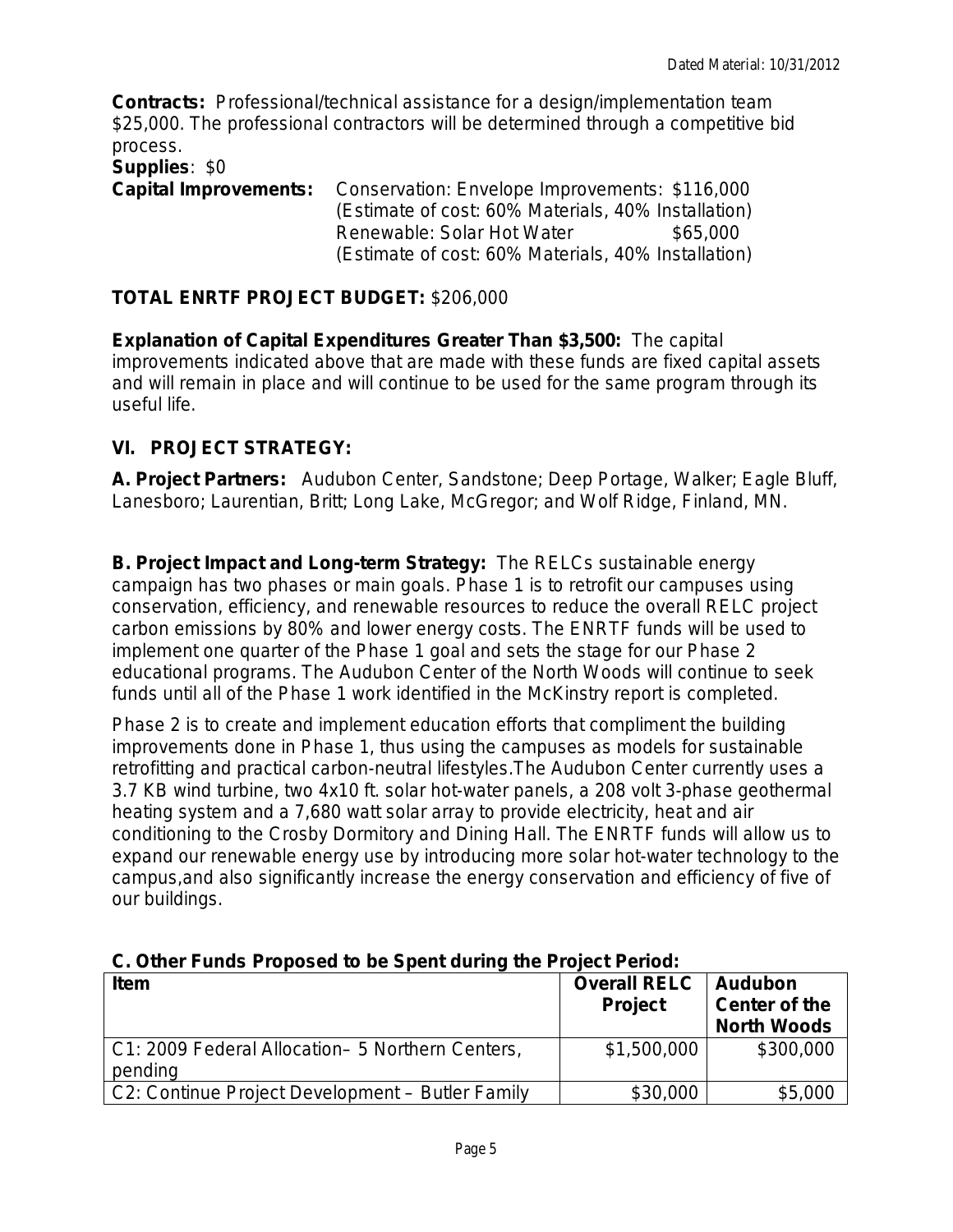| Foundation               |          |                            |
|--------------------------|----------|----------------------------|
| d Staff<br>l C3: In-kind | \$30,000 | \$5<br>$\sim$ $\sim$<br>ЛU |

### **D. Spending HIstory:**

| <b>Item</b>                                        | <b>Overall RELC</b><br><b>Project</b> | Audubon<br>Center of the<br><b>North Woods</b> |
|----------------------------------------------------|---------------------------------------|------------------------------------------------|
| D1: Bush Foundation - McKinstry Study              | \$176,000                             | \$29,300                                       |
| D2: Butler Family Foundation – Project Development | \$30,000                              | \$5,000                                        |

### **VII. DISSEMINATION**:

Overall RELC Project: Information about this project will be disseminated through a collaborative website that will be available to the public for learning about the process and successes of each individual centers projects. The project will also be discussed in all future New Energy Resource Advisor (ERA) training seminars to be held on-site at each center.

The Energy Resource Advisor (ERA) certificate, developed by Winona State University, is a new curriculum designed to accelerate public understanding of energy efficiency, clean energy, carbon emissions, resource conservation, green technologies, and green jobs. This curriculum is the *first of its kind in Minnesota*. It is a non-credit, continuing education course for adults 18 years of age and older, *using online instructional technology combined with applied, field experience at one of the six RELCs*. Participants in this class will learn about: a) the basic components of an energy audit, b) small-scale renewable energy including site suitability, system sizing, and financial incentives that are available, c) alternative building and transportation options, d) ways to "green up" the home or business, and e) the field of emerging "green" jobs. After completing this course, the successful participant may serve as an energy resource advisor and "green" consultant in the community and workplace.

The Audubon Center of the North Woods –The Audubon Center of the North Woods will include project information on our website, in our newsletter, and through articles/press releases in local paper and electronic media. As stated earlier, we will also incorporate these efficiency and renewable energy applications into our two energy lesson plans that educate our users about energy conservation and renewable energy options applicable to their home, communities, and schools. Information about the energy improvements and technologies will be woven into every school stay, so even if that school does not participate in an energy class, they will learn about the technology through other times and activities with ACNW staff.

### Final Report Progress

The collective web site is up and running, [http://earthsensealliance.org/e\\_energy.php.](http://earthsensealliance.org/e_energy.php) The six centers have collaboratively developed 22 units of curriculum for use by each center. These curricula integrate the use of the demonstrated sustainable energy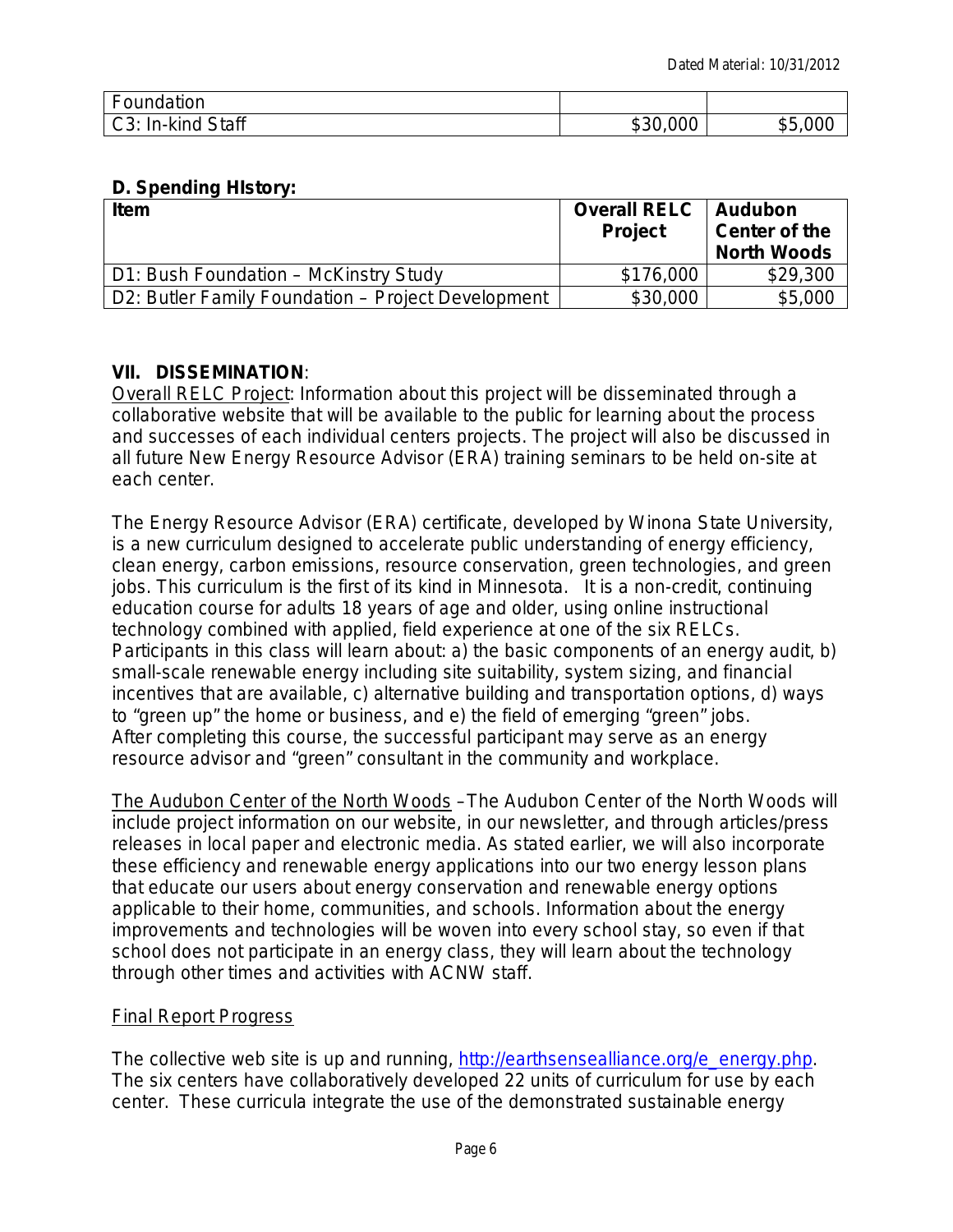practices at each of the centers. These lessons were pilot tested in all six centers this past spring, adjustments made over the summer, and are now all available for groups.

**VIII. REPORTING REQUIREMENTS:** Periodic work program progress reports will be submitted not later than 1/15/2011, 7/15/2011, and 1/15/2012. A final work program report and associated products will be submitted between June 30 and August 1, 2012 as requested by the LCCMR.